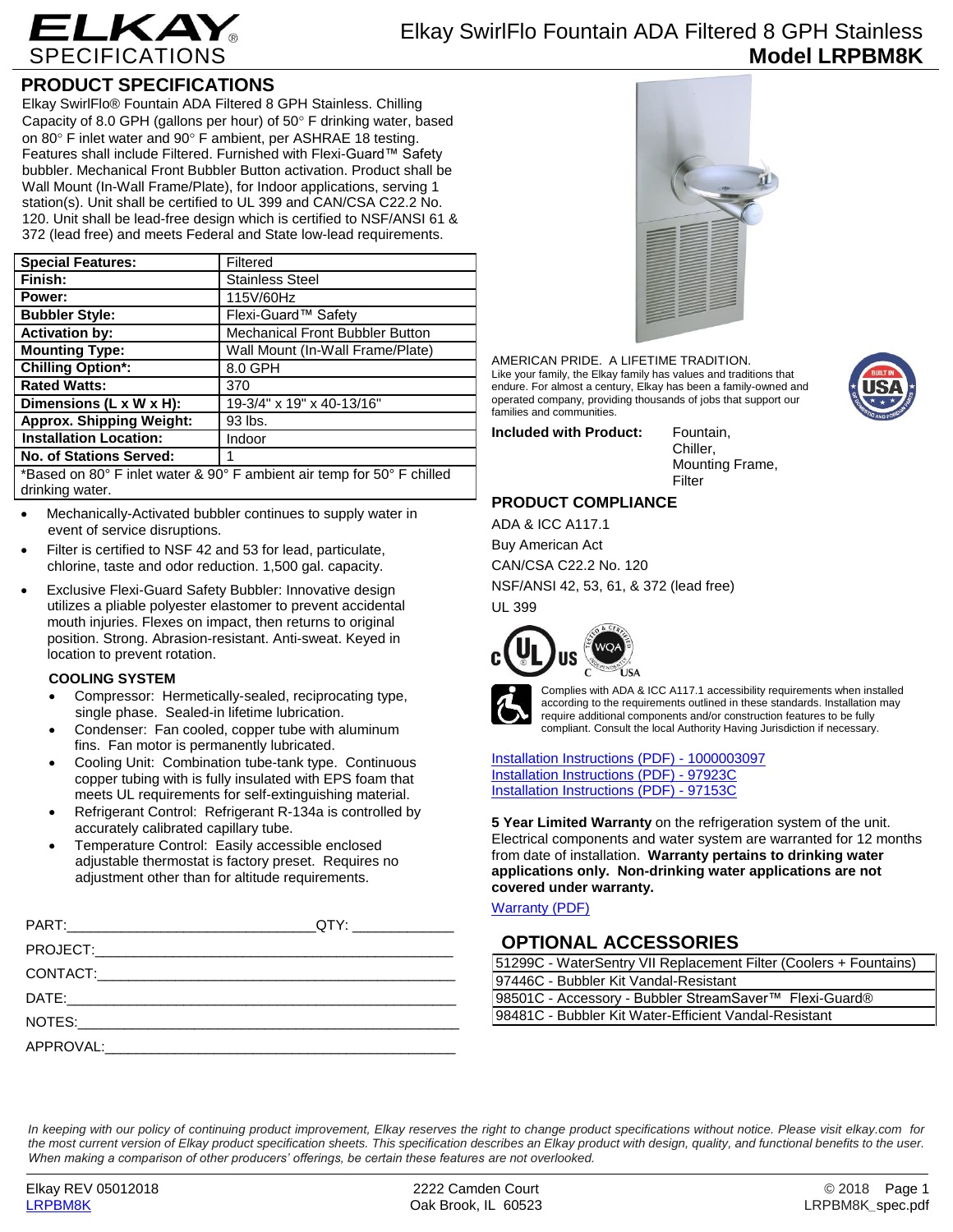

# Elkay SwirlFlo Fountain ADA Filtered 8 GPH Stainless



*In keeping with our policy of continuing product improvement, Elkay reserves the right to change product specifications without notice. Please visit elkay.com for the most current version of Elkay product specification sheets. This specification describes an Elkay product with design, quality, and functional benefits to the user. When making a comparison of other producers' offerings, be certain these features are not overlooked.*

Oak Brook, IL 60523